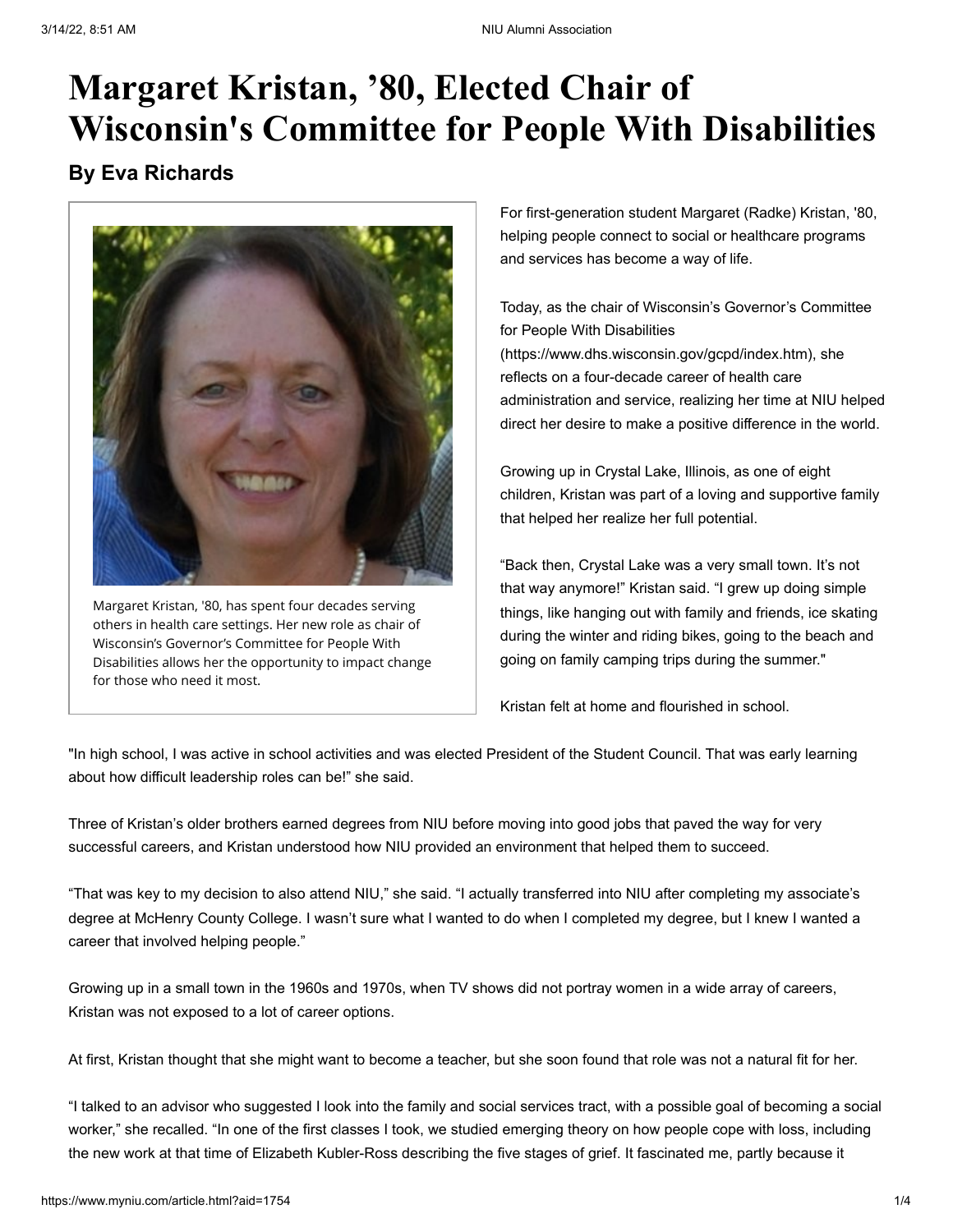### 3/14/22, 8:51 AM NIU Alumni Association

helped me understand my own journey of handling the death of my father when I was only 15 years old. I finished my degree in family and social services, hoping to land a job that allowed me to help people overcome their own grief or to overcome other life obstacles."

Kristan was the first woman in her family to graduate from college. After earning her degree, she landed a job at Memorial Hospital of McHenry County as a discharge coordinator, helping arrange services or support for patients who were getting ready to be discharged.

"That job exposed me to the field of healthcare administration, and a few years later, I completed my master's degree in healthcare administration at the University of Wisconsin in Madison," she said. "I worked for many years for the Wisconsin Department of Health Services where I had the opportunity to grow in my career, leading teams and managing programs that I hope made a difference in the lives of some people. I was able to learn about public policy and politics, state and federal programs and laws, and the complexities of administering state-level programs. I also worked with the legislature and a wide array of stakeholders, including, most importantly, the people who received services from the programs I managed."

Next, Kristan took a break from state service to join a national health care consulting firm, advising clients around the country on Medicaid-related policy matters. However, she missed public policy and programs and was drawn back to state government. In total, Kristan has worked for state government for 30 of the last 42 years.

During the last several years of her state service, Kristan had the privilege of leading a program that supports Medicaid members, specifically adults with physical or intellectual disabilities and older adults. The program provides a wide array of services and support to help people to live independently, in their own homes, to live full and meaningful lives and to be treated with dignity and respect.

"Not all that long ago, many of these people would have been institutionalized, isolated from their families, friends and communities," she said. "This work has been the most fulfilling work of my career, in part, because it resonates with me on a personal level. In 1973, two years before my father died, he began to experience numbness in his feet and legs. He had a debilitating and progressive disease, and over the next two years until he died, he needed an increasing level of help for almost all his daily care needs. At that time, there weren't really programs to help people with disabilities in their own homes."

Kristan's mother had to quit her job to care for her father and to raise the five children who were still at home. Without jobs, Kristan's parents had to cash in the little life insurance they had to pay the bills and then, ultimately, her parents had to apply for Medicaid and food stamps.

"Our lives were turned upside down. We experienced the shame and humiliation that came with being on 'welfare' back in those days, despite the fact that my parents were proud people who had worked long hours at factory jobs for years to support our family. It is hard to put into words how difficult that time was were? on so many levels and the profound impact it had on our lives. Today, we have a better understanding of how trauma affects people but that wasn't the case back then," she said.

In addition to her experience with her father, Kristan's cousin had an intellectual disability, and for as long as she could remember, from the time he was a very young boy, he lived in a large institution that housed people with disabilities.

""I think about him now and can't imagine what it must have been like for him to be taken away from his home as a young boy, to live in an institution for almost all of his life. I can't imagine how my aunt coped with it," Kristan said. "I think of all of the moments I treasured raising my own sons—John, who is now 34, and Andy who is now 30—and the joy of watching them grow into kind-spirited and compassionate men. I cannot imagine how my aunt coped with not being able to have those moments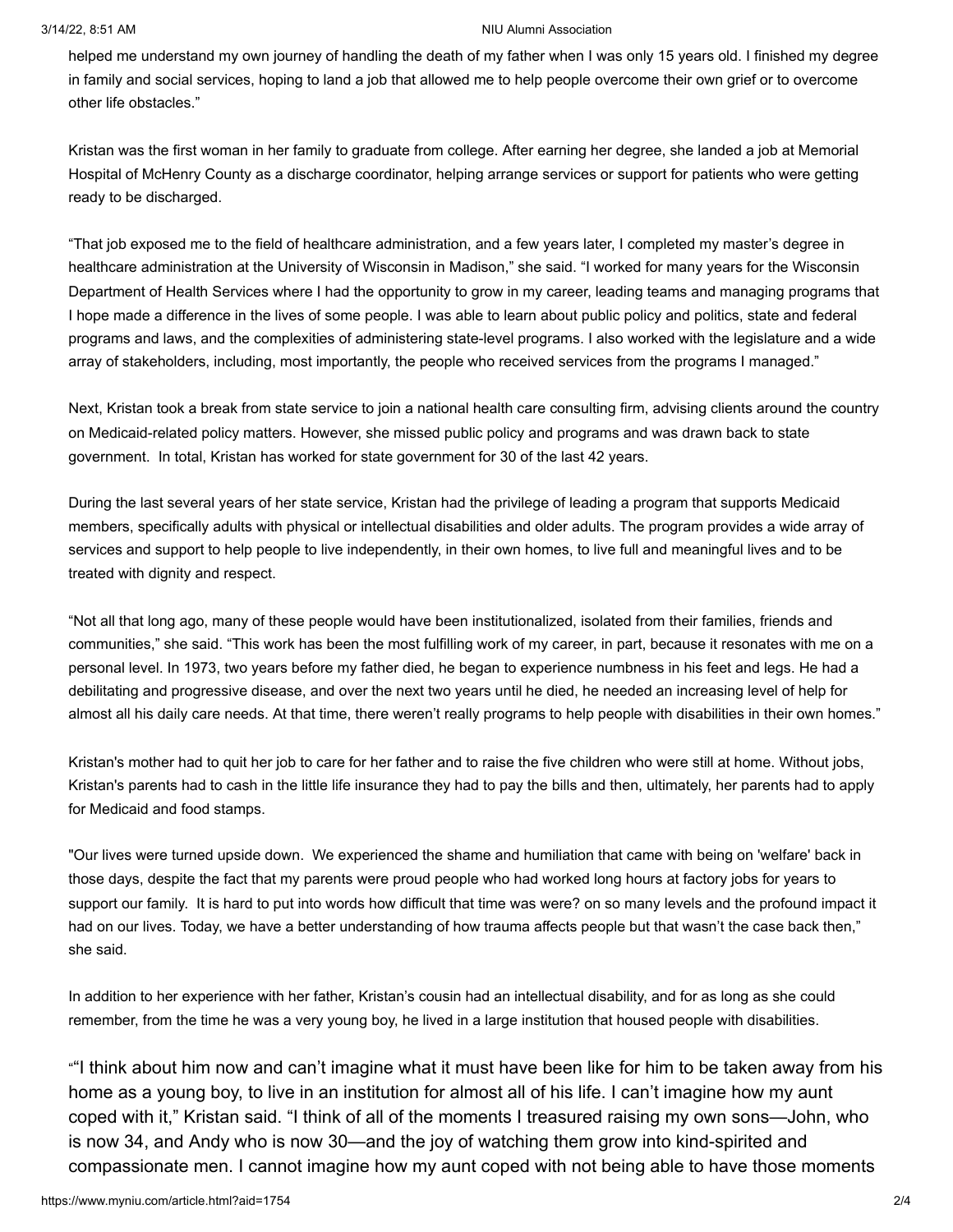#### 3/14/22, 8:51 AM NIU Alumni Association

with her son. I also often wonder how different my cousin's life would have been if he had been able to remain at home with my aunt and if they had access to the kinds of services and supports that are available today."

Five years ago, Kristan left state government to become vice president of long-term care and community inclusion for a Milwaukee-based health plan, iCare, which is a Humana subsidiary. In this role, she has been able to continue working to support people with disabilities and older adults and has had the opportunity to help shape Humana's approach to long-term care.

"It's exciting to work for a company that supports a vision of helping people with disabilities and older adults live independently and to support not only their access to health care but to other basic needs, such as housing, food, employment and strong social connections," she said.

Kristan has continued to support people with disabilities in another very important way. Just over two years ago, she was appointed by Governor Tony Evers to serve on the Wisconsin Governor's Committee for People with Disabilities (GCPD). This committee advises the governor and state agencies of issues affecting people with any disability, such as physical, intellectual, mental health, substance use disorders, hearing loss/deafness, visual impairment/blindness. Kristan served as vice chair of the GCPD for two years and was recently elected as the chair.

"The committee is comprised of many members who have disabilities, and it's truly a privilege to work with them," she said. "One example of an issue we have addressed relates to COVID-19 and, more specifically, how the pandemic negatively impacted the ability for people with disabilities to obtain health care. Some people with disabilities want or need support people or caregivers to accompany them to medical appointments. For these individuals, their support people/caregivers are often critical to the individual's ability to fully participate in their health care and related decision-making, but during the pandemic, some health care providers stopped allowing people with disabilities to have their support people/caregivers accompany them to their appointments."

The GCPD released a survey last year to find out how many people with disabilities were experiencing this and received more than 400 survey responses from people with disabilities, caregivers and advocates for people with disabilities from across Wisconsin. Of the 140 people with disabilities that responded to the survey, 47% indicated that they were not allowed to bring their caregiver or support person with them. Many reported that lack of a caregiver being present negatively impacted their health care experience in some way. An executive summary of the full survey findings is available on GCPD's website. [\(https://www.dhs.wisconsin.gov/gcpd/gcpd-covid19-survey-summary.pd\)](https://www.dhs.wisconsin.gov/gcpd/gcpd-covid19-survey-summary.pd)

In the next few months, the GCPD will soon be releasing a short educational video to remind people about the unique needs and rights of people with disabilities. It's just one example of an issue addressed by the GCPD.

After a long and successful career advocating for others' health care rights, Kristan credits NIU with helping her to develop her passion for helping others.

"As I look back, my education at NIU was the spark that opened up a world of possibilities and gave me the foundation I needed to pursue my master's degree and a long and rewarding career," she said. "In addition to the coursework and all I learned completing my studies, NIU helped me build skills, such as critical and analytical thinking and writing and communication. As a first-generation college graduate, my degree from NIU gave me the opportunity to learn that I could succeed, that I could chart my course in life."